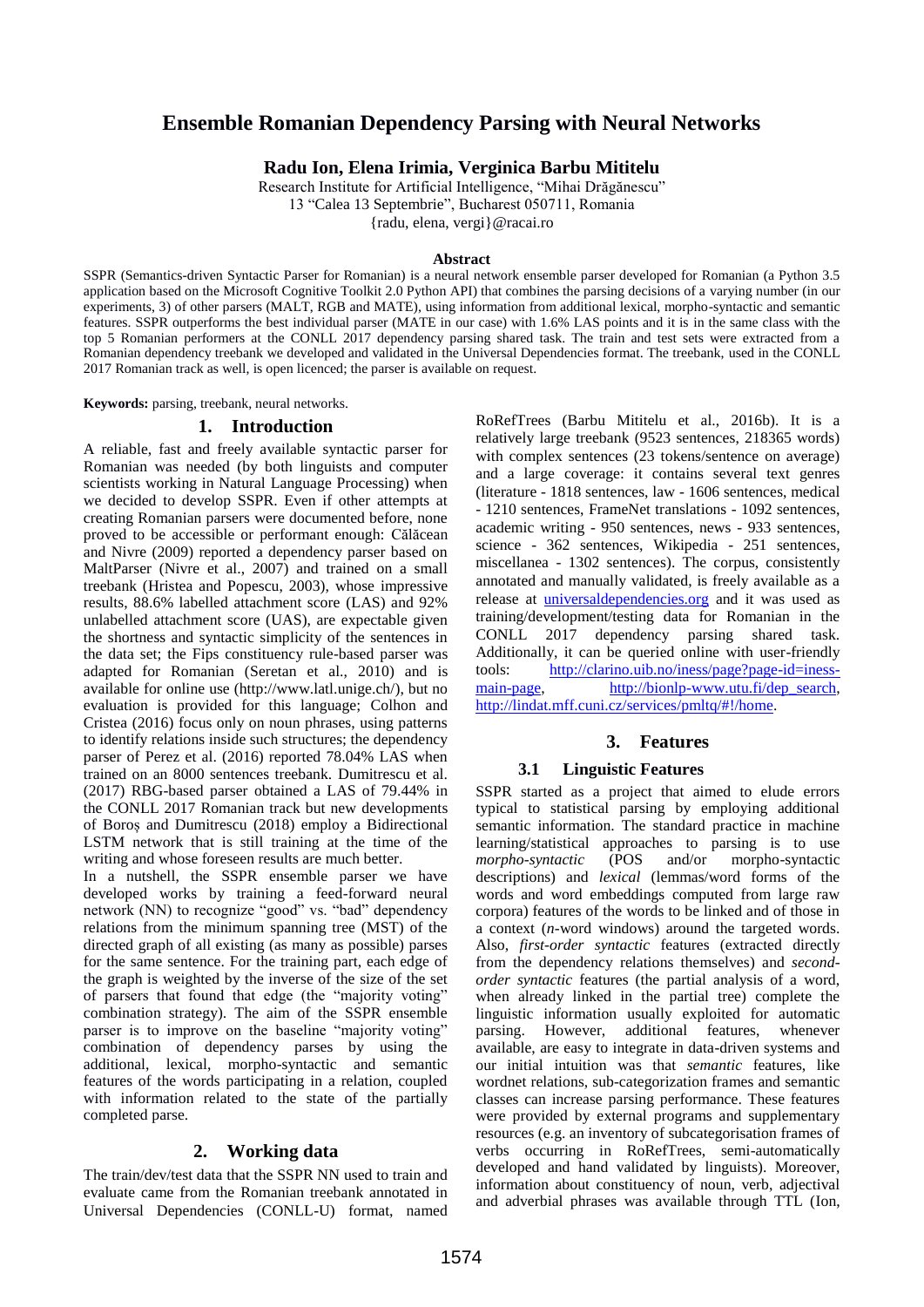2007), a tool that does the tokenization, lemmatisation and POS-tagging of the corpus.

The set of linguistic features that SSPR used to improve the "majority voting" classifier is:

- Sets of semantically-related words, derived by automatically clustering word embeddings (the feature *SemClass*) extracted from the CoRoLa corpus (Tufiș et al., 2016);
- Manually validated subcategorisation frames for all the main verbs in the treebank, enriched with semantic restrictions on the arguments (Barbu Mititelu et al., 2016a) (the features *VFrame*, identifying the frame, and the *VArg*, identifying the associated argument(s), restricted to specified Romanian WordNet (Tufiș and Barbu Mititelu, 2014) senses)<sup>;</sup>
- Lexical chains between the words in the sentence (Ion and Ștefănescu, 2009): a lexical chain between a word  $w_1$  and a word  $w_2$  is a path in the Romanian WordNet that seeks to get from a specific sense of the word  $w_1$  to the relevant sense of the word  $w_2$  by following semantic relations in wordnet (the feature *LXC*);
- Morpho-syntactic features provided by TTL (the features *Type, Gender, Case*, etc.);
- Continuous constituents provided by TTL (the feature *Chunk*).

#### **3.2 The individual parsers and their performances**

The following open-source parsers were trained and evaluated using all the available linguistic features (see the scores marked with "+") and using only the standard, lexical and morpho-syntactic features: 1) MALT parser with the LIBSVM classifier and with the "arc-eager" algorithm; 2) RBG parser with the standard, projective analysis model (Lei et al., 2014); 3) MATE parser with "default" parameters (Bohnet, 2010).

Parsers performance was evaluated in a standard, 10-fold cross validation manner (with 80% training data, 10% development data and 10% test data) and Table 1 shows the average scores on the 10 different runs.

The evaluation measures we employed were: 1) **UAS**, which gives the number of relations identified in the test set (the head and the dependent are both correctly identified), but it is not concerned with the relation type (subject, object, etc.); 2) **LAS**, which also considers the dependency relations label; 3) **UAS/LAS without punct (UASp, LASp)**, which refers to the scores UAS and LAS as defined above, but ignoring the dependency relation that links the punctuation (**punct**, in our relation inventory); 4) **Relaxed LAS (LASr)**, which refers to LAS as defined above, but ignoring the relations specific to the Romanian treebank, like "nmod:tmod", which is a temporal noun modifier. This relation is an adaptation of the "nmod" relation, universally defined within the Universal Depenedency project (de Marneffe et al., 2014), i.e. valid for all natural languages. The project allows for language-specific relations, but only as subtypes of the universal ones and labelled accordingly. Thus, "nmod:tmod" is a language-specific relation, a subtype of the "nmod" relation, namely a temporal "nmod" (nominal modifier). All the relations of the type

"universal:particular" are automatically reduced to "universal"; in our example, if the parser detects the relation "nmod", it is classified as correct when compared to "nmod:tmod"; 5) **Relaxed LAS without punct (LASpr)**, which is the relaxed LAS score, as defined above, that also ignores the dependency relation that links punctuation (it is the most permissive LAS score of all).

Table 1 shows little but consistent improvement of all the parsers performances when using the additional syntacticsemantic features over the standard scenarios (see LAS+ vs. LAS, UAS+ vs. UAS, etc.). We underlined the best values for each score and MATE parser superior yield is visible for all measures, except UASp+ (where the difference to the best parser's performance is insignificant). It is important to note that we could obtain these improvements in the various UAS/LAS scores of *all the three* parsers only when using *all* of our supplementary features. Otherwise, there are certain subsets that work well for some parsers but degrade performance for other parsers. We thus think that it is important to optimize the supplementary feature set according to the parsers one wants to combine, such that the supplementary feature set provides improvements for all the parsers of the ensemble.

| Score       | <b>MALT</b> | <b>RBG</b> | <b>MATE</b> |
|-------------|-------------|------------|-------------|
| <b>LAS</b>  | 0.7978      | 0.7906     | 0.809       |
| $LAS+$      | 0.8038      | 0.8091     | 0.8138      |
| <b>UAS</b>  | 0.8544      | 0.8603     | 0.8668      |
| $UAS+$      | 0.859       | 0.8693     | 0.8707      |
| <b>UASp</b> | 0.8639      | 0.8706     | 0.8758      |
| $UASp+$     | 0.8683      | 0.8808     | 0.88        |
| LASp        | 0.7992      | 0.7913     | 0.8096      |
| $LASp+$     | 0.8054      | 0.8116     | 0.8152      |
| LASr        | 0.813       | 0.805      | 0.8229      |
| $LASr+$     | 0.8185      | 0.8225     | 0.8276      |
| LASpr       | 0.8165      | 0.8077     | 0.8256      |
| $LASpr+$    | 0.822       | 0.8271     | 0.8309      |

**Table 1:** The contribution of supplementary syntacticsemantic features to the UAS and LAS average scores for MALT, RBG and MATE parsers.

# **4. SSPR implementation**

SSPR is a feed-forward neural network (NN) that learns to recognize a "correct" syntactic dependency relation vs. an "incorrect" one, from the MST "Majority Voting" combination strategy of multiple parses, taking into account its context as modelled by linguistic and structural features. There is no limit on the number of different parsers that can be combined by this NN, but it is of utmost importance that the parsers are as different as possible, from the analysis algorithm point of view, so that the reunion of all the dependency relations of a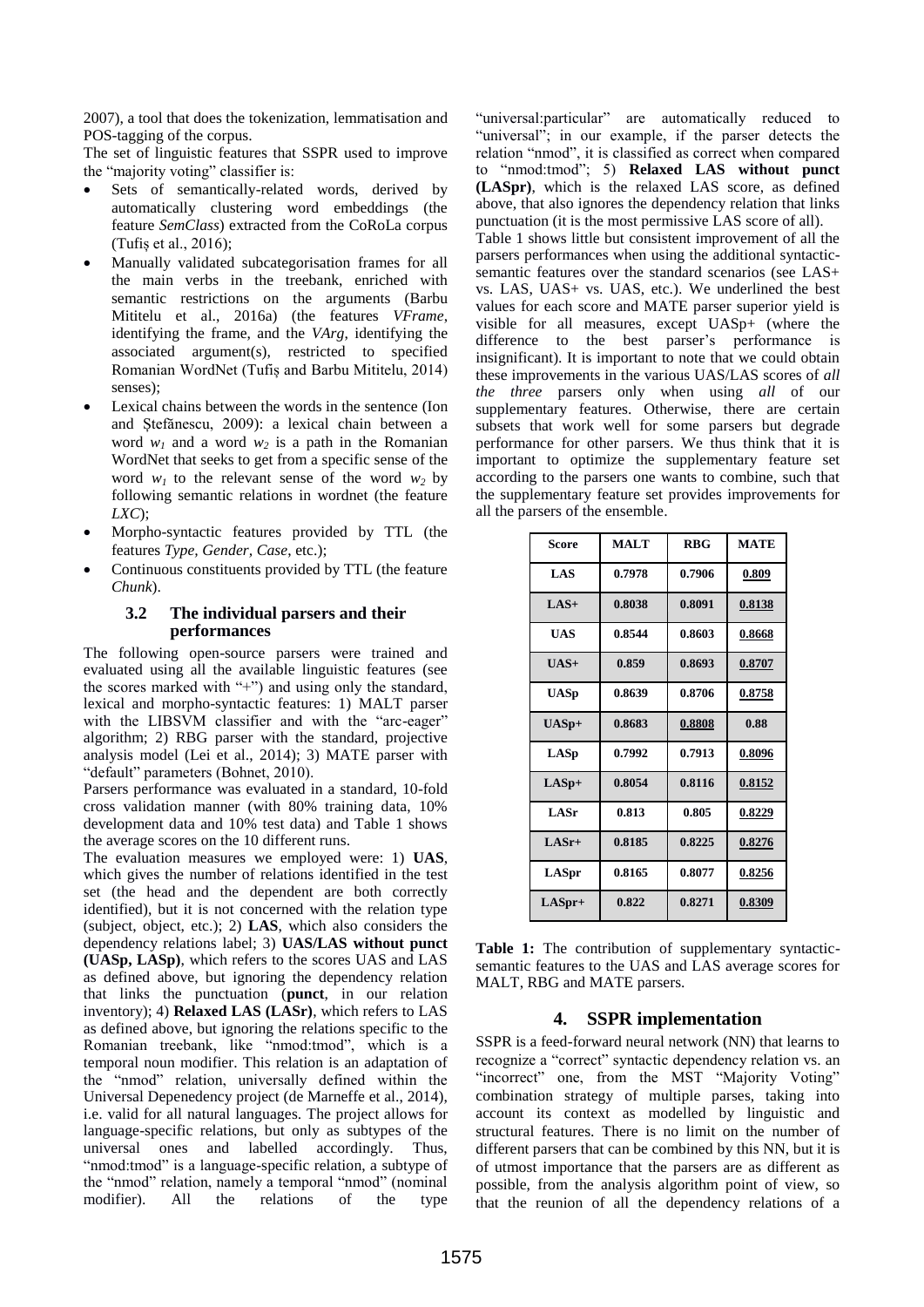sentence, generated by all available parsers (i.e. the directed graph of all existing parses of the sentence), should cover the correct analysis of the sentence. This way, we can make sure the combination algorithm will have a pool of choices from which to produce a correct analysis.

SSPR is a Python 3.5 application that uses Microsoft Cognitive Toolkit 2.0 Python API to train and run the NN whose structure is presented in Figure 1. The input vector *X* is a binary vector and has N positions (corresponding to N values for all the features available for one training example, i.e. a dependency relation). There are two hidden layers, the first with 100 neurons (*H*), and the second with 10 neurons (*G*). The activation function for both hidden layers is *tanh*. The structure was obtained experimenting with NNs having 0, 1, or two hidden layers, and with 10, 50, 100, 500 or 1000 neurons in a hidden layer. The NN in Figure 1 was the one that gave the best results. The NN outputs a real vector of two positions  $\hat{Y}$ , which is a probability distribution of the two possible states (correct/incorrect), computed with the *softmax* function.



**Figure 1:** SSPR neural network

The training examples for SSPR NN are acquired as follows:

- **Step 1.** For each sentence in the training set, all the individual parsers were run and a directed graph A was constructed with the reunion of all the resulting analyses. The nodes of the graph A are lexical units, while the edges are dependency relations. Each edge is labelled with the name of the corresponding dependency relation and with the name of the parser that discovered it;
- **Step 2.** If a relation *r* is identified between the words *HEAD* and *DEP* by more than one parser, then all the edges between *HEAD* and *DEP* labelled *r* are replaced by a single edge, which bears the label *r* and the set V of the parsers that discovered *r*;
- **Step 3**. From the directed graph A, a Minimum Spanning Tree (MST) is constructed, using Chu-Liu-Edmonds algorithm (Chu & Liu, 1965; Edmonds, 1967) where the weight of each edge is 1/|*V*|. In other words, we computed the tree that covers all the sentence and whose dependency relations are discovered simultaneously by as many of the individual parsers as possible (i.e. the real number  $1/|V|$  is minimised). Steps 1-3 are reproducing the "Majority Voting" (MV,

Surdeanu and Manning, 2010) strategy of combining independently-trained parsing models;

**Step 4.** The MST constructed at step 3 contains both correct and incorrect relations (given that the natural language may pose complicated parsing problems that none of the parsers available knows how to solve). Each relation in this tree is transformed in a training example *(X, Y)* for the SSPR NN, where *X* is the binary feature vector (see below) and *Y* is a binary vector with 2 positions computed by checking if the relation is also present in the gold-standard train set, which guarantees its correctness  $(Y = [1])$ 0] for a correct relation and [0; 1] for an erroneous one).

For each dependency relation that has to be classified as correct or incorrect, we construct and then concatenate in the input vector  $X$  the following "one-hot" vectors: 1) The binary vector of the parsers that identified the relation; 2) The binary vector of the morpho-syntactic properties of the dependent in the relation; 3) The binary vector of the label of the relation; 4) The binary vector of the dependent's lemma; 5) The binary vector of the syntacticsemantic features of the relation; 6) The binary vectors obtained by concatenating the vectors obtained at steps 1- 5 for the regent of the relation, for the leftmost child of the dependent and for the regent of the regent.

SSPR NN is then trained to minimise the average (over the train set) of the cross entropy of the Y and  $\hat{Y}$  vectors, standing for the ground-truth value and the estimated value with *softmax*.

At run-time, the SSPR parser ensemble works as follows:

- **Step 1.** All individual (the same as in training) parsers are run on a new test sentence and the directed graph A of all individual analyses is constructed;
- **Step 2.** The NN is applied on each edge  $a_i$  in A and the probability vector is computed as  $\hat{Y}$  = [*P*(*correct*|*X*); *P*(*incorrect*|*X*)];
- **Step 3.** A Minimum Spanning Tree is constructed on the graph A, but this time the weight of each edge is given by the first position in the vector Y as computed by NN, namely by *P*(*correct|X*).

In this manner, SSPR tries to improve on the MV combination strategy by proposing more informed weights for the MST construction.

# **5. SSPR Evaluation**

To demonstrate the improvements that the SSPR parser brings in comparison with the MV ensemble baseline, we first compute a breakdown of the LAS score of the MV ensemble as a function of the number of individual parsers that find the correct dependency relation, averaged over our 10-fold cross validation test run. Table 2 shows the components of LAS for our three parsers MV ensemble, namely the LAS when all three parsers agree on the correct dependency relation (see the "3/3" row in Table 2) and the LAS when two out of three parsers agree on the correct dependency relation ("2/3"). When only one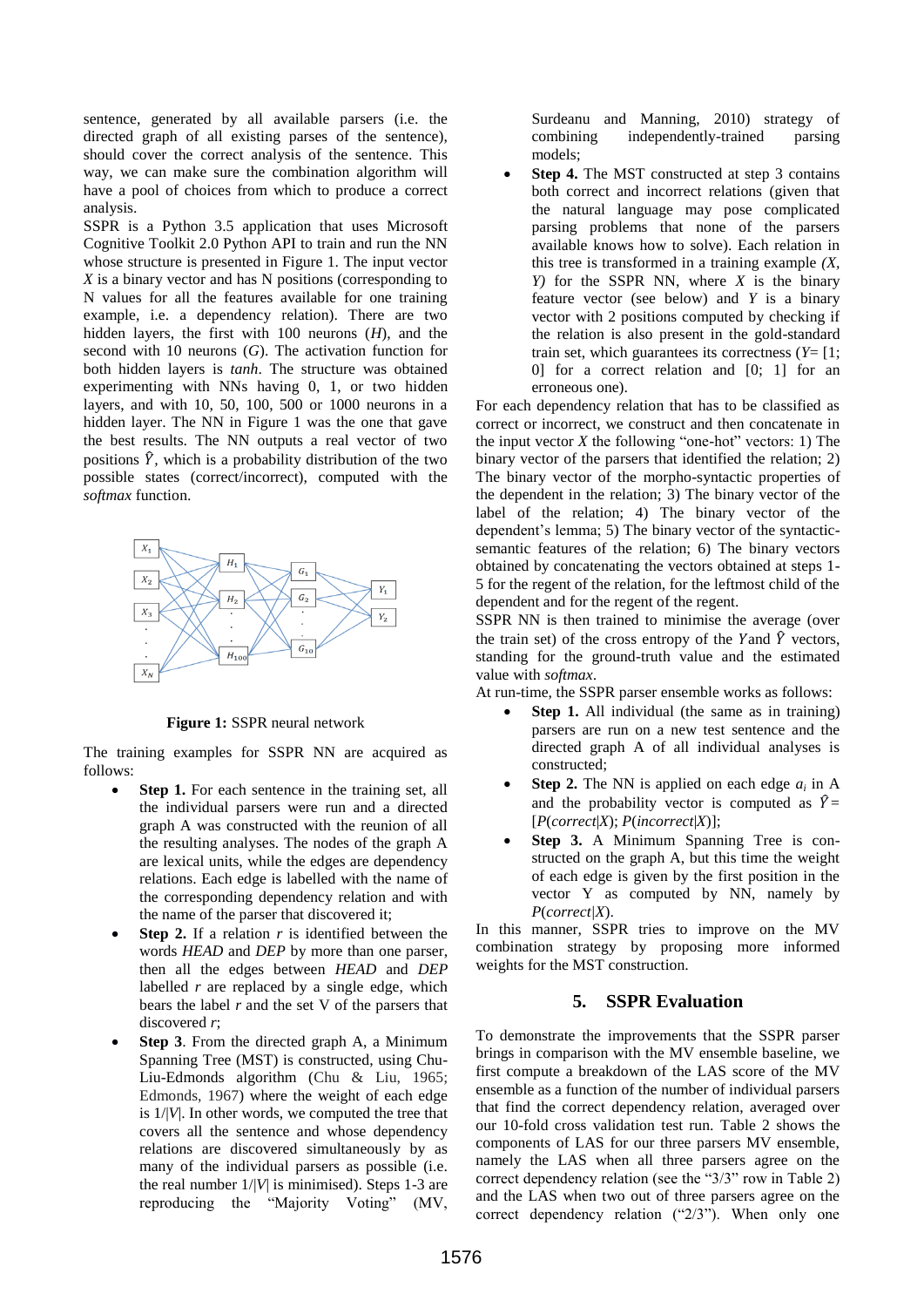parser finds the correct dependency relation ("1/3"), its LAS, in this case, contributes to the "oracle" LAS score, which is the maximum possible score that can be achieved by any ensemble of these three parsers.

| $3/3$ LAS+         | 0.7218 |
|--------------------|--------|
| $2/3$ LAS+         | 0.0968 |
| $MV LAS+$          | 0.8186 |
| $1/3$ LAS+         | 0.068  |
| <b>ORACLE LAS+</b> | 0.8866 |

**Table 2:** A breakdown of the LAS score as a function of how many parsers found the correct dependency relation

Table 3 shows the SSPR scores compared to the MATE scores, the best individual parser from Table 1.

| Score    | <b>MATE</b><br>average | <b>SSPR</b><br>average |
|----------|------------------------|------------------------|
| $LAS+$   | 0.8138                 | 0.83                   |
| $UAS+$   | 0.8707                 | 0.8844                 |
| $UASp+$  | 0.88                   | 0.8928                 |
| $LASp+$  | 0.8152                 | 0.8307                 |
| $LASr+$  | 0.8276                 | 0.8434                 |
| $LASpr+$ | 0.8309                 | 0.8461                 |

**Table 3:** Comparison between MATE and SSPR (averages over 10 train/dev/test random samples)

The evaluation setting of SSPR is the same as the one described in Section 3.2. The individual parsers were trained on the train set, using all the available syntacticsemantic features, and were run on the development set. The neural network SSPR was trained on the development set combining the three individual parsers outputs and was tested, together with each individual parser, on the test set. As Surdeanu and Manning (2010) note, our approach in combining independent parses of the same sentences can be described, as they put it, as "a meta-classifier that selects candidate dependencies based on their likelihood of belonging to the correct tree." Furthermore, they assert that this strategy did not offer significant gains over the standard, "unweighted" MV but, as far as our experiments on Romanian dependency parsing go, Tables 2 and 3 show that the SSPR meta-classifier is able to improve the LAS of the MV ensemble by 1.1% (from 81.86% to 83%). We can explain this significant increase as follows:

- Surdeanu and Manning use seven parsers in their ensemble but six out of these seven parsers are, in fact, the same parser (the MALT parser) with different linking strategies. We postulate that these six flavours of the MALT parser output very similar parse trees such that the case where three or less parsers (the minority subset) agree on the correct dependency is poorly represented;
- We use three different parsers, each with its own modelling of the parsing problem, such that the case where only one out of the three parsers (the

minority subset) finds the correct dependency relation adds a *significant* 6.8% to the LAS of the MV ensemble. It is this pool of correctly found dependency relations from which SSPR is able to extract the 1.1% improvement of the MV ensemble LAS;

Lastly, we think that our NN-based metaclassifier is superior to the L2-regularized logistic classifier that Surdeanu and Manning used to combine parses, mainly because we rely on a richer set of features that also include semantic features and second-order features.

Table 3 shows that the SSPR NN ensemble parser is 1.6% LAS points and 1.5% LASpr points better than the best individual parser **(**MATE**)**. The medium LASpr score of 84.61% places SSPR in the same class with the best parsers in CoNLL-2017 task for Romanian (see Figure 2). Even though our evaluation setting is not identical to the one for CONLL 2017, the working corpus is the same and our 10-fold cross validation strategy provides a more robust result, *for Romanian*, than the CONLL 2017 1-fold run (the CONLL final parser ranking is backed up by the runs in various languages).

| 1. Stanford (Stanford)          | software1 | 85.92 |
|---------------------------------|-----------|-------|
| 2. C2L2 (Ithaca)                | software5 | 84.40 |
| 3. IMS (Stuttgart)              | software2 | 83.50 |
| 4. HIT-SCIR (Harbin)            | software4 | 82.21 |
| 5. LATTICE (Paris)              | software7 | 81.93 |
| 6. NAIST SATO (Nara)            | software1 | 81.66 |
| 7. Koc University (Istanbul)    | software3 | 81.48 |
| 8. Orange - Deskiñ (Lannion)    | software1 | 81.34 |
| 9. fbaml (Palo Alto)            | software1 | 81.19 |
| 10. TurkuNLP (Turku)            | software1 | 80.71 |
| 11. LyS-FASTPARSE (A Coruña)    | software5 | 80.58 |
| 12. MQuni (Sydney)              | software2 | 80.53 |
| 13. UParse (Edinburgh)          | software1 | 80.45 |
| 14. darc (Tübingen)             | software1 | 80.42 |
| 15. ÚFAL - UDPipe 1.2 (Praha)   | software1 | 80.32 |
| 16. LIMSI-LIPN (Paris)          | software2 | 80.11 |
| 17. BASELINE UDPipe 1.1 (Praha) | software2 | 79.88 |
|                                 |           |       |

#### **Figure 2**: LASpr scores in CONLL 2017 parsing shared task

The LAS medium score of 83% reflects the general performance of SSPR, regardless of its domain of application, because the treebank we worked on is balanced and contains texts from various domains. Table 4 shows the variation of LAS according to the domain. It can be noted that juridical, medical and scientific (from mathematics, physics and computer science) texts have over the medium scores: in their case, it is relatively simple to identify the elements between which a relation is very probable and this relation type is easy to predict (or machine learn): the topic is quite stable, ellipses are rare (a consequence of the need for clarity), predicates saturate their valences locally by words from predictable semantic classes. At the opposite pole, the literature domain, even if it does not contain long sentences, raises the most parsing problems: the authors' creativity manifests both in the sentence structure (dislocated arguments, unlexicalised ones, unusual word order, etc.) and in unusual combination of words (with spectacular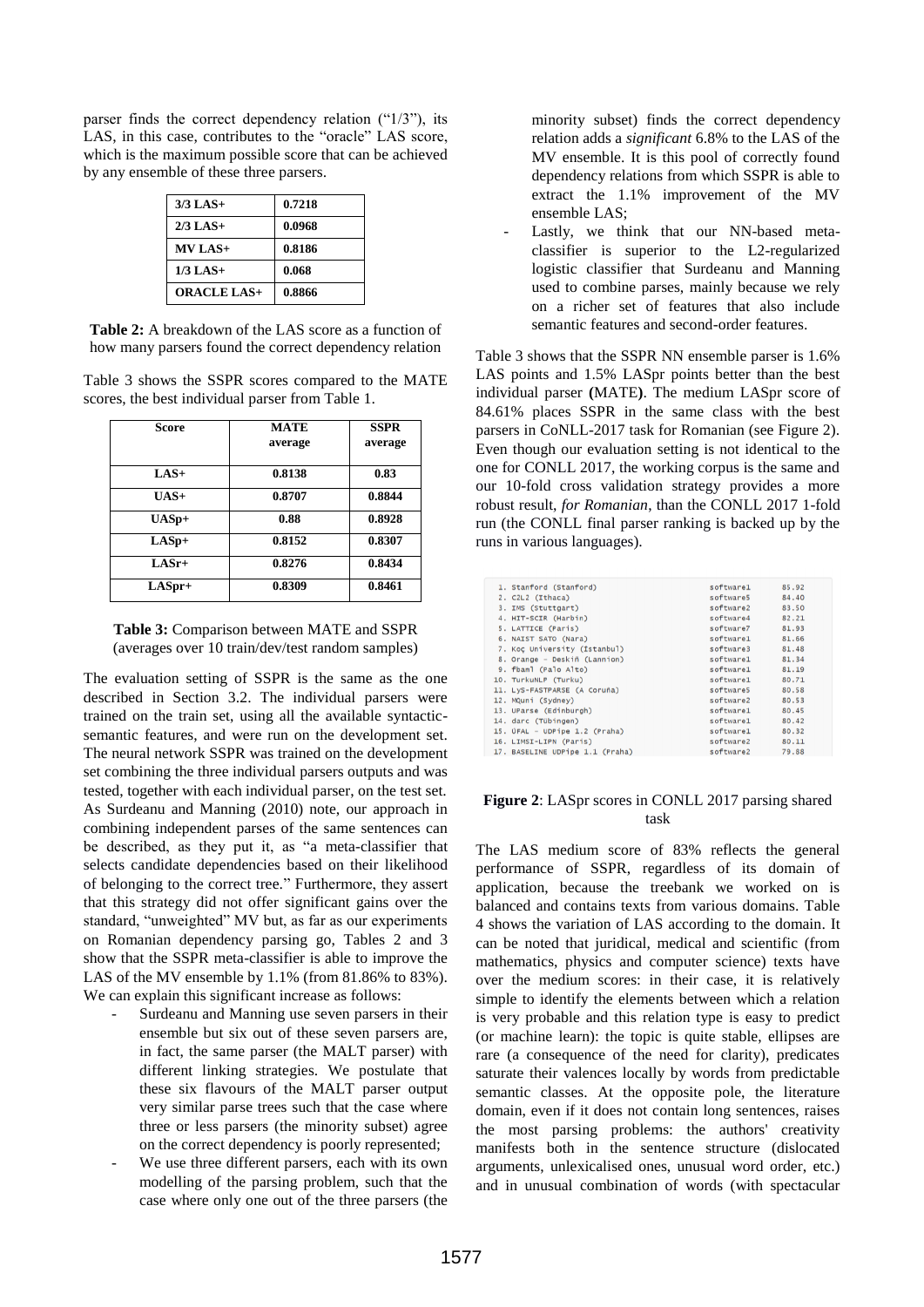stylistic results), namely words from unexpected semantic classes taken as arguments.

| <b>SSPR</b>          | Average |
|----------------------|---------|
| <b>Belletrist</b>    | 0.7839  |
| <b>Juridical</b>     | 0.8694  |
| Medical              | 0.8571  |
| Academic             | 0.8332  |
| <b>Encyclopaedic</b> | 0.8001  |
| <b>Journalistic</b>  | 0.8373  |
| Scientific           | 0.8812  |
| <b>Miscellanea</b>   | 0.8053  |

**Table 4:** LAS for SSPR according to the domain

#### **Conclusions**

We presented evidence that Romanian dependency parsing can be improved by using "better informed" ensembles of individual dependency parsers, in our case in the form of a neural network that learns to distinguish correct links from incorrect ones. The improvement margin can only increase when adding more, *as different as possible*, parsers into the mix that uses our supplementary linguistic features and we plan to extend this work by adding more such parsers to the ensemble. Specifically, we need to see what parsers from the CONLL 2017 shared task are open-sourced and readily available such that new ways of modelling dependency parsing could be of benefit to our ensemble parsing. One such example is the best parser from the CONLL 2017 shared task on Romanian, namely the Stanford parser which is a NN-based dependency parser.

Another direction we could take to improve ensemble parsing (or individual parsing for that matter) would be to better generalize a dependency relation. Our approach of using semantic features worked to a certain degree but, since NNs work well with "embeddings", we can think of constructing "dependency relation embeddings" as realvalued vectors that are computed with recursive NNs.

## **Bibliografical References**

- Barbu Mititelu, V., Ion, R., Simionescu, R., Scutelnicu, A., Irimia E. (2016a) Improving parsing using morphosyntactic and semantic information, in *Revista Romana de Interactiune Om-Calculator 9(4)*, 285-304, 2016.
- Barbu Mititelu, V., Ion, R., Simionescu, R., Irimia, E., Perez C.-A. (2016b) The Romanian Treebank Annotated According to Universal Dependencies., Proceedings of The Tenth International Conference on Natural Language Processing (HrTAL2016), Dubrovnik, Croatia, 29 September – 1 October 2016
- Bohnet, B. (2010). Very High Accuracy and Fast Dependency Parsing is not a Contradiction. The 23rd International Conference on Computational Linguistics (COLING 2010), Beijing, China.
- Boroș T. and Dumitrescu, S.D., Multilingual tokenization and part-of-speech tagging. Lightweight versus heavyweight algorithms, to be published in Lecture Notes in Artificial Intelligence, 2018.
- Călăcean, M., Nivre, J. (2009) A Data-Driven Dependency Parser for Romanian, Proceedings of the Seventh International Workshop on Treebanks and Linguistic Theories, 65-76.
- Chu, Y. J.; Liu, T. H. (1965). "On the Shortest Arborescence of a Directed Graph", *Science Sinica*, 14: 1396–1400
- Colhon, M., Cristea, D. (2016). Dependency Parsing within Noun Phrases with Pattern-based Approaches, Proc. of the 12th Int. Conf. Linguistic Resources and Tools for Processing the Romanian Language, 51-60.
- de Marneffe, M.-C., Dozat, T., Silveira, N., Haverinen, K., Ginter, F., Nivre, J., Manning, Ch. D. (2014). Universal Stanford Dependencies: A cross-linguistic typology. In *Proceedings of LREC*, 4585-4592.
- Dumitrescu, S. D., Boroș T., Tufiș, D. (2017). RACAI's Natural Language Processing pipeline for Universal Dependencies, Proceedings of the CoNLL 2017 Shared Task: Multilingual Parsing from Raw Text to Universal Dependencies, August, 2017, Vancouver, Canada, Association for Computational Linguistics, 174-181.
- Edmonds, J. (1967), "Optimum Branchings", *J. Res. Nat. Bur. Standards*, 71B: 233–240.
- Hristea, F.,Popescu, M. (2003) A Dependency Grammar Approach to Syntactic Analysis with Special Reference to Romanian. In F. Hristea and M. Popescu (eds.), *Building Awareness in Language Technology*, Bucharest, University of Bucharest Publishing House, 9-16.
- Ion, R. and Ștefănescu, D. Unsupervised Word Sense Disambiguation with Lexical Chains and Graph-based Context Formalization. In Proceedings of the 4th Language and Technology Conference: Human Language Technologies as a Challenge for Computer Science and Linguistics (Vetulani, Zygmunt). November 2009, Poznan, Poland, pp. 190-194,
- Ion, Radu. (2007). Word sense disambiguation methods applied to English and Romanian, PhD Thesis, Romanian Academy.
- Lei, T., Xin, Y., Zhang, Y., Barzilay R. and Jaakkola, T. (2014) Low-Rank Tensors for Scoring Dependency Structures. ACL 2014.
- Nivre, J., J. Hall, J. Nilsson, A. Chanev, G. Eryigit, S. Kübler, S. Marinov and E. Marsi (2007). MaltParser: A language-independent system for data-driven dependency parsing. *Natural Language Engineering*, 13(2), 95-135.
- Perez, A.C., Mărănduc, C., Simionescu, R. (2016) Including Social Media – A Very Dynamic Style – in the Corpora for Processing Romanian Language. In: Trandabăţ D., Gîfu D. (eds) Linguistic Linked Open Data. RUMOUR 2015. *Communications in Computer and Information Science*, vol 588. Springer, Cham, 139-153.
- Seretan, V., Wehrli, E., Nerima, L., Soare, G. (2010) FipsRomanian: Towards a Romanian Version of the Fips Syntactic Parser, Proceedings of LREC 2010, 1972-1977.
- Surdeanu, M. and Manning, C. D. (2010). Ensemble Models for Dependency Parsing: Cheap and Good? In Proceedings of the HLT 2010 Human Language Technologies: The 2010 Annual Conference of the